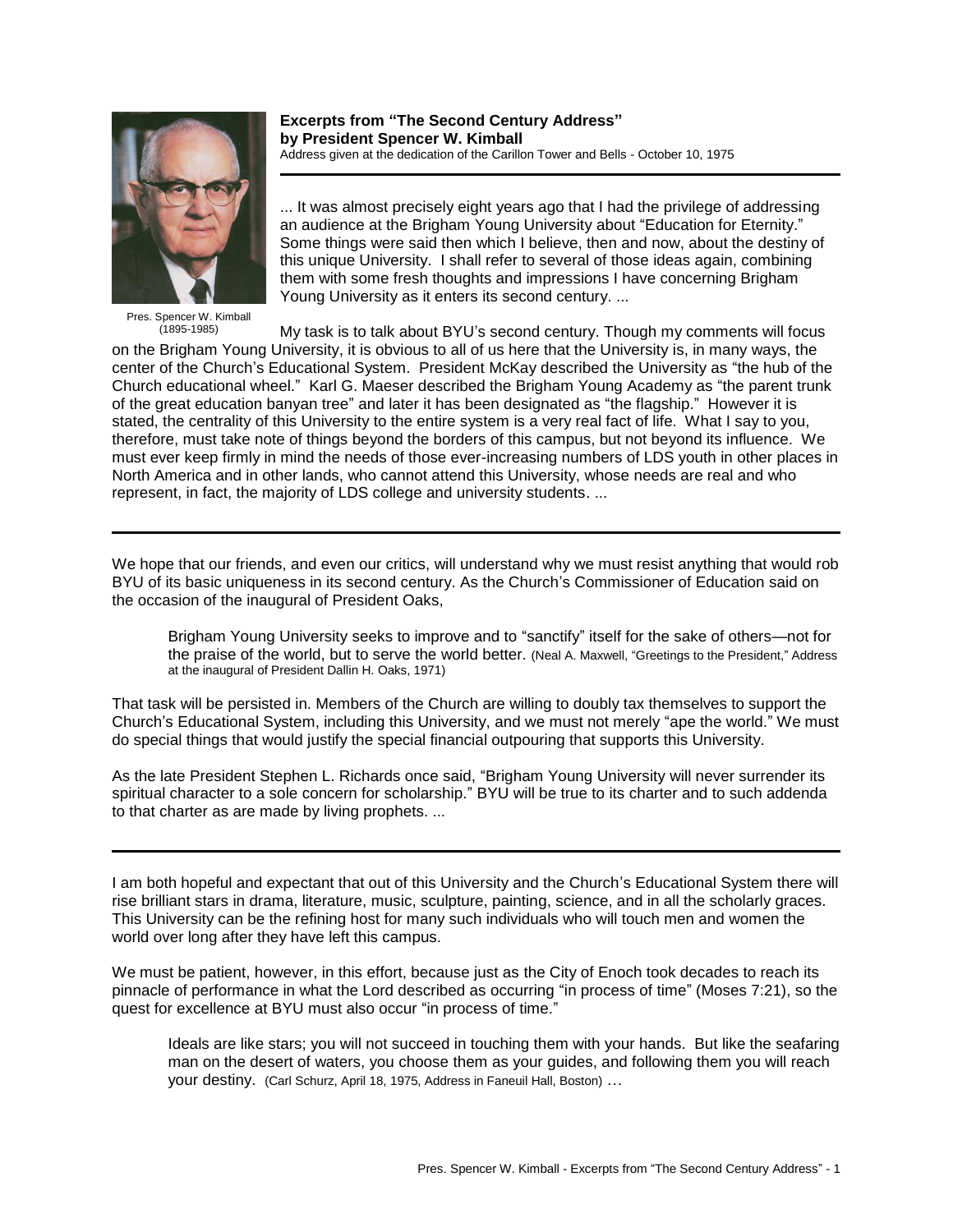Students in the second century must continue to come here to learn. We do not apologize for the importance of students' searching for eternal companions at the same time that they search the scriptures and search the shelves of libraries for knowledge. President McKay observed on one occasion that "the university is not a dictionary, a dispensary, nor is it a department store. It is more than a storehouse of knowledge and more than a community of scholars. The University life is essentially an exercise in thinking, preparing, and living." We do not want BYU ever to become an educational factory. It must concern itself with not only the dispensing of facts, but with the preparation of its students to take their place in society as thinking, thoughtful, and sensitive individuals who, in paraphrasing the motto of your Centennial, come here dedicated to love of God, pursuit of truth, and service to mankind.

There are yet other reasons why we must not lose either our moorings or our sense of direction in the second century. We still have before us the remarkable prophecy of John Taylor when he observed,

You will see the day that Zion will be as far ahead of the outside world in everything pertaining to learning of every kind as we are today in regard to religious matters. You mark my words, and write them down, and see if they do not come to pass. (Journal of Discourses 21:100)

Surely we cannot refuse that rendezvous with history because so much of what is desperately needed by mankind is bound up in our being willing to contribute to the fulfillment of that prophecy. Others, at times, also seem to have a sensing of what might happen. Charles H. Malik, former president of the United Nations General Assembly, voiced a fervent hope when he said

One day a great university will arise somewhere... I hope in America... to which Christ will return in His full glory and power, a university which will, in the promotion of scientific, intellectual, and artistic excellence, surpass by far even the best secular universities of the present, but which will at the same time enable Christ to bless it and act and feel perfectly at home in it. ("Education and Upheaval: The Christian's Responsibility," Creative Help for Daily Living, 21 September 1970)

Surely BYU can help to respond to that call!

By dealing with basic issues and basic problems, we can be effective educationally. Otherwise, we will simply join the multitude who have so often lost their way in dark sunless forests even while working hard. It was Thoreau who said, "There are a thousand hacking at the branches of evil to one who is striking at the root" (Walden, p. 51). We should deal statistically and spiritually with root problems, root issues, and root causes in BYU's second century. We seek to do so, not in arrogance or pride, but in the spirit of service. We must do so with a sense of trembling and urgency because what Edmund Burke said is true: "The only thing necessary for the triumph of evil is for good men to do nothing" (Letter to William Smith, January 9, 1795).

Learning that includes familiarization with facts must not occur in isolation from concern over our fellowmen. It must occur in the context of a commitment to serve them and to reach out to them.

In many ways the dreams that were once generalized as American dreams have diminished and faded. Some of these dreams have now passed so far as institutional thrust is concerned to The Church of Jesus Christ of Latter-day Saints and its people for their fulfillment. It was Lord Acton who said on one occasion,

It was from America that the plain ideas that men ought to mind their business, and that the nation is responsible to Heaven for the acts of the State—ideas long locked in the breast of solitary thinkers, and hidden among Latin folios—burst forth like a conqueror upon the world they were destined to transform, under the title of the Rights of Man . . . and the principle gained ground, that a nation can never abandon its fate to an authority it cannot control. (The History of Freedom and Other Essays, 1907, p. 55)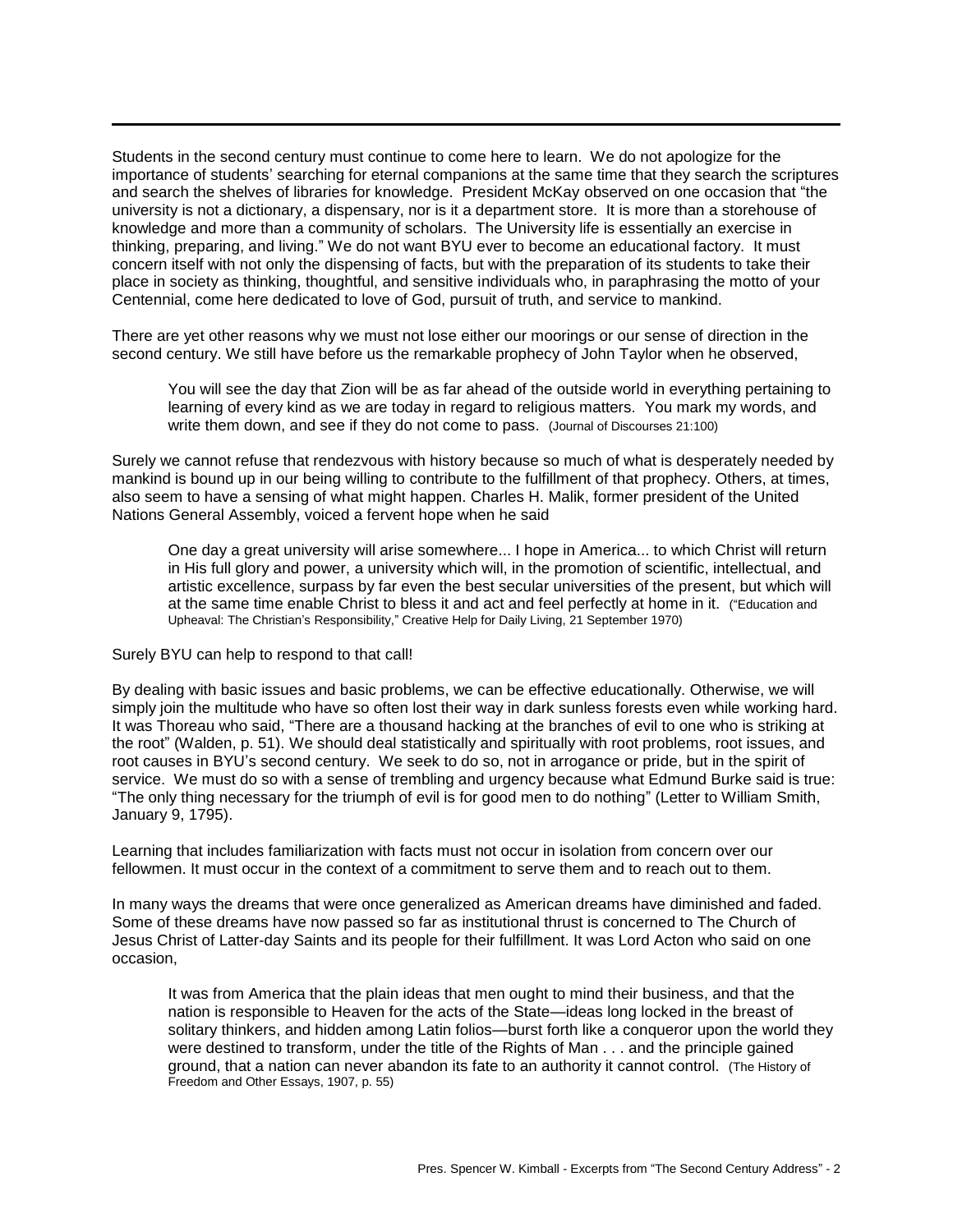Too many universities have given themselves over to such massive federal funding that they should not wonder why they have submitted to an authority they can no longer control. Far too many no longer assume that nations are responsible to heaven for the acts of the state. Far too many now see the Rights of Man as merely access rights to the property and money of others, and not as the rights traditionally thought of as being crucial to our freedom. ...

In other instances, we must be willing to break with the educational establishment (not foolishly or cavalierly, but thoughtfully and for good reason) in order to find gospel ways to help mankind. Gospel methodology, concepts, and insights can help us to do what the world cannot do in its own frame of reference.

In some ways the Church Educational System, in order to be unique in the years that lie ahead, may have to break with certain patterns of the educational establishment. When the world has lost its way on matters of principle, we have an obligation to point the way. We can, as Brigham Young hoped we would, "be a people of profound learning pertaining to the things of this world" but without being tainted by what he regarded as the "pernicious, atheistic influences" that flood in unless we are watchful. Our scholars, therefore, must be sentries as well as teachers!

We surely cannot give up our concerns with character and conduct without also giving up on mankind. Much misery results from flaws in character, not from failures in technology. We cannot give in to the ways of the world with regard to the realm of art. President Romney brought to our attention not long ago a quotation in which Brigham Young said there is "no music in hell." Our art must be the kind which edifies man, which takes into account his immortal nature, and which prepares us for heaven, not hell. ...

One peak of educational excellence that is highly relevant to the needs of the Church is the realm of language. BYU should become the acknowledged language capital of the world in terms of our academic competency and through the marvelous "laboratory" that sends young men and women forth to service in the mission field. I refer, of course, to the Language Training Mission. There is no reason why this University could not become the place where, perhaps more than anywhere else, the concern for literacy and the teaching of English as a second language is firmly headquartered in terms of unarguable competency as well as deep concern.

I have mentioned only a few areas. There are many others of special concern, with special challenges and opportunities for accomplishment and service in the second century.

We can do much in excellence and, at the same time, emphasize the large-scale participation of our students, whether it be in athletics or in academic events. We can bless many and give many experience, while, at the same time, we are developing the few select souls who can take us to new heights of attainment.

It ought to be obvious to you, as it is to me, that some of the things the Lord would have occur in the second century of the BYU are hidden from our immediate view. Until we have climbed the hill just before us, we are not apt to be given a glimpse of what lies beyond. The hills ahead are higher than we think. This means that accomplishments and further direction must occur in proper order, after we have done our part. We will not be transported from point A to point Z without having to pass through the developmental and demanding experiences of all the points of achievement and all the milestone markers that lie between!

This University will go forward. Its students are idealists who have integrity, who love to work in good causes. These students will not only have a secular training, but will have come to understand what Jesus meant when he said that the key of knowledge, which had been lost by society centuries before,